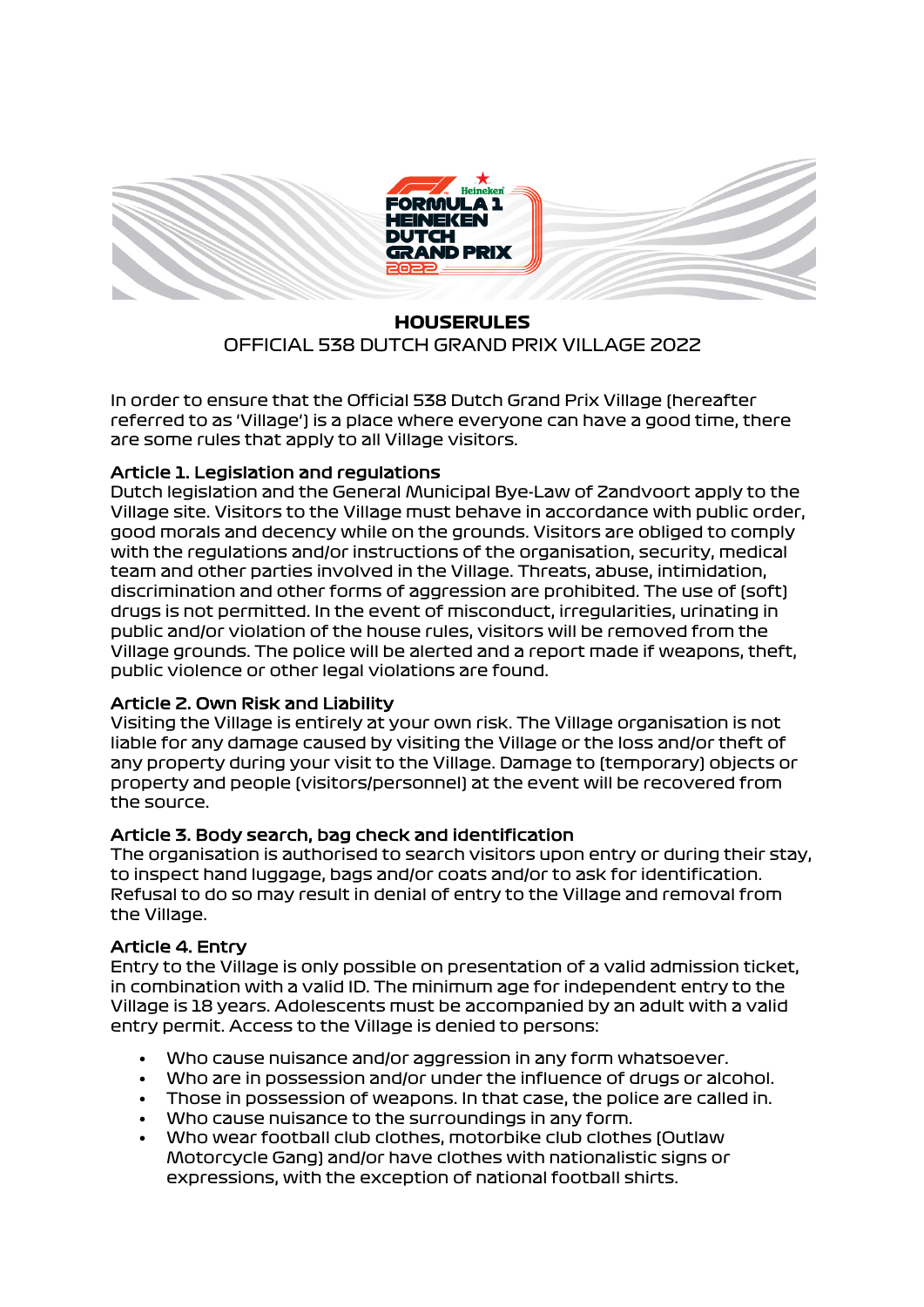The organisation is entitled to refuse visitors or remove them from the grounds if a visitor does not comply with the regulations mentioned in the first article or these house rules. After removal from the grounds, the visitor will no longer have access to the grounds and no claim can be made for any reimbursement of admission tickets, travel expenses and/or any other costs incurred.

In the interest of public order and safety, the organisation reserves the right to ask visitors to leave the location at any time for safety reasons. After the event, (re-)admission is then no longer permitted.

#### Article 5. Prohibited goods

You are not permitted to bring the following into the Village: soft or hard drugs, laughing gas, glassware, knives, laser pens, weapons that look like or are offensive to weapons, generators, fridges, gas and oil lamps, gas bottles, gas stoves and (disposable) barbecues, aerosols (with the exception of sun lotion, deodorant and perfume), candles, umbrellas (we recommend, as a precaution, that you bring ponchos), musical instruments, horns or similar items. (with the exception of sun block, deo and perfume), candles, umbrellas (as a precaution, we advise you to bring ponchos), musical instruments, horns or similar items, fireworks or torches, provocative expressions on clothing, pets (with the exception of assistance dogs), advertising assistance dogs), advertising material such as flyers, folders, banners (unless approved and provided with accreditation by the organisation), professional film, photo or sound equipment (unless approved and provided with accreditation by the organisation), drones (both on the ground and in the air).

All items collected are to be disposed of in the specially provided waste containers and are not to be kept.

## Article 6. Food and drink

You are allowed to bring your own food and drink to the camping grounds in the Village. If you want to bring drinks, there is a limit. You can bring a maximum of 4.5 litres of soft drinks and drinks with less than 14.5% alcohol. Liquor is not allowed. All drinks must be sealed and in their original packaging. Glassware is prohibited; this will be strictly controlled at the entrance. The use of BBQ's, all kinds of gas stoves and open fires are not allowed.

Food and drink is available at the Village. Together with our catering partner, we offer a varied range of food and drinks.

## Article 7. Alcohol

It is forbidden for visitors under 18 years of age to purchase, accept or consume alcoholic beverages. Show your identification when asked. The organisation reserves the right not to sell alcohol in case of misconduct or drunkenness.

## Article 8. Sound Installations

Small portable speakers with a maximum power of 30 Watts on batteries are allowed, provided they do not cause a nuisance to other guests. The production of sound is only permitted between 08.00 hours and 23.30 hours.

## Article 9. Waste

We like a clean and healthy living environment. Throw waste into the waste bin and keep the area around your sleeping accommodation clean.

## Article 10. Advertising and promotion

It is forbidden to distribute leaflets, flyers or other (advertising) items on and around the grounds without permission of the organisation. It is also not